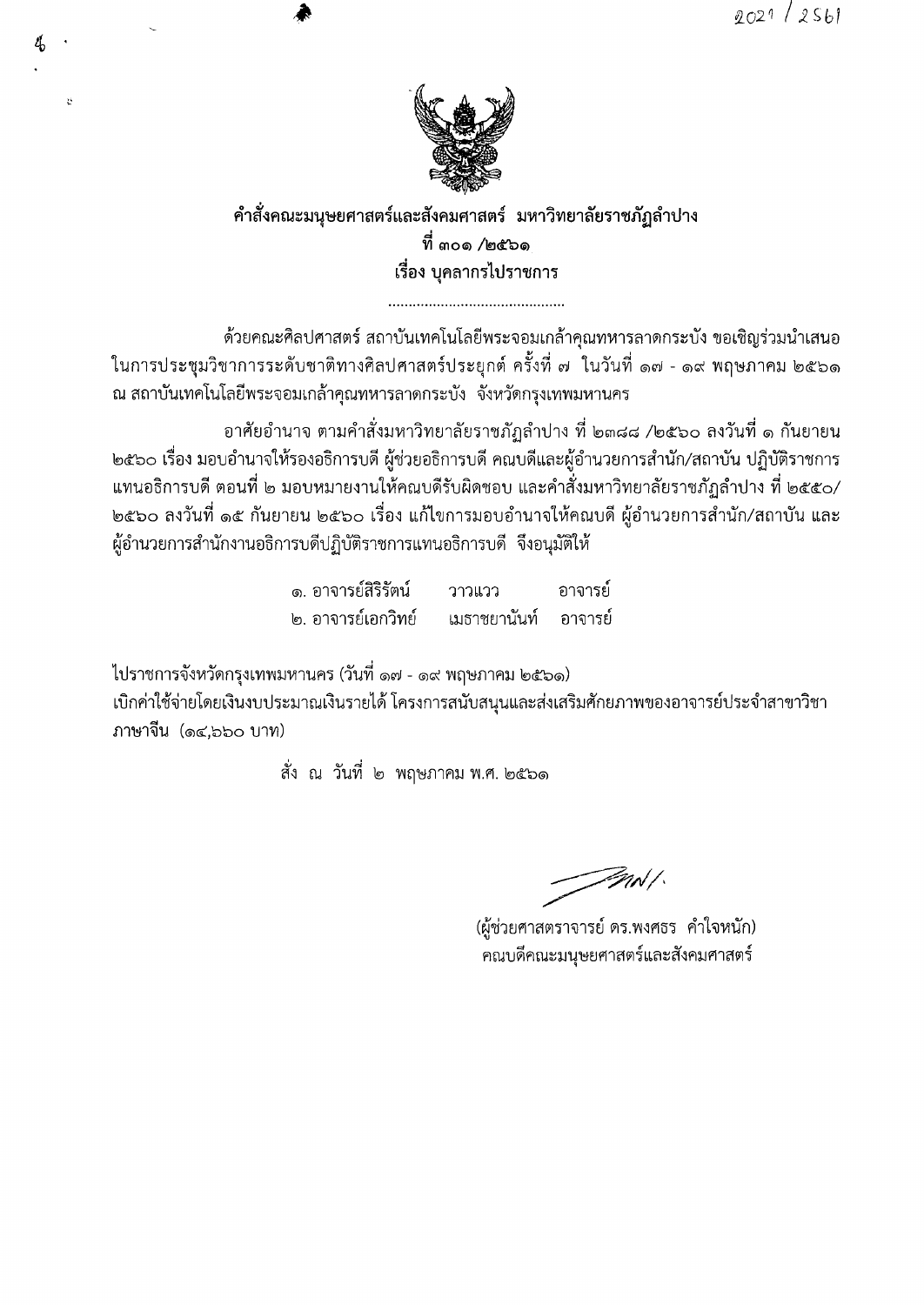|   | แบบ ปร.1 |
|---|----------|
| ٠ |          |
|   |          |
|   |          |

|                                                                             | แบบ ปร.1                                                                                                                                                                                                                                                                                                                                      |
|-----------------------------------------------------------------------------|-----------------------------------------------------------------------------------------------------------------------------------------------------------------------------------------------------------------------------------------------------------------------------------------------------------------------------------------------|
|                                                                             |                                                                                                                                                                                                                                                                                                                                               |
|                                                                             |                                                                                                                                                                                                                                                                                                                                               |
| ส่วนราชการ ฟินท์วิชาภาษา4า1 (ฟุต พ                                          | บันทึกข้อความ                                                                                                                                                                                                                                                                                                                                 |
| ที่                                                                         | วันที่ 2 ได้เกิ 101                                                                                                                                                                                                                                                                                                                           |
| เรื่อง<br>ขออนุญาตไปราชการ                                                  |                                                                                                                                                                                                                                                                                                                                               |
|                                                                             |                                                                                                                                                                                                                                                                                                                                               |
| อธิการบดีมหาวิทยาลัยราชภัฏลำปาง<br>เรียน                                    |                                                                                                                                                                                                                                                                                                                                               |
| อ้างถึง                                                                     |                                                                                                                                                                                                                                                                                                                                               |
|                                                                             |                                                                                                                                                                                                                                                                                                                                               |
|                                                                             |                                                                                                                                                                                                                                                                                                                                               |
|                                                                             |                                                                                                                                                                                                                                                                                                                                               |
|                                                                             |                                                                                                                                                                                                                                                                                                                                               |
|                                                                             |                                                                                                                                                                                                                                                                                                                                               |
|                                                                             |                                                                                                                                                                                                                                                                                                                                               |
|                                                                             |                                                                                                                                                                                                                                                                                                                                               |
|                                                                             |                                                                                                                                                                                                                                                                                                                                               |
|                                                                             |                                                                                                                                                                                                                                                                                                                                               |
|                                                                             |                                                                                                                                                                                                                                                                                                                                               |
|                                                                             |                                                                                                                                                                                                                                                                                                                                               |
| จึงเรียนมาเพื่อโปรดพิจารณาอนุญาต                                            |                                                                                                                                                                                                                                                                                                                                               |
|                                                                             |                                                                                                                                                                                                                                                                                                                                               |
|                                                                             | Q(Q)                                                                                                                                                                                                                                                                                                                                          |
|                                                                             |                                                                                                                                                                                                                                                                                                                                               |
| <u>ความเห็นของงานยานพาหนะ</u>                                               | <u>(1)ความเห็นของคณบดี ผู้อำนวยการ หัวหน้าหน่วยงาน</u>                                                                                                                                                                                                                                                                                        |
| ) สามารถบริการรถได้                                                         | ) อนุญาต                                                                                                                                                                                                                                                                                                                                      |
| ) ไม่สามารถบริการรถได้ เนื่องจากรถยนต์ติดราชการ                             | ( $\,\,\gamma$ เห็นควรอนุญาต โดยขออนุมัติค่าใช้จ่ายจากเงิน                                                                                                                                                                                                                                                                                    |
|                                                                             | ( ) งปม. ( ) เงินรายได้ ( ) อื่นๆ                                                                                                                                                                                                                                                                                                             |
|                                                                             |                                                                                                                                                                                                                                                                                                                                               |
|                                                                             |                                                                                                                                                                                                                                                                                                                                               |
| //                                                                          |                                                                                                                                                                                                                                                                                                                                               |
|                                                                             |                                                                                                                                                                                                                                                                                                                                               |
| ) เนื่องจากเป็นวันหยุดราชการ จึงเห็นควรให้หน่วยงาน                          | 20200191671                                                                                                                                                                                                                                                                                                                                   |
| ที่ขอใช้รถยนต์ เบิกค่าตอบแทนการปฏิบัติงานนอกเวลา                            |                                                                                                                                                                                                                                                                                                                                               |
| ราชการให้พนักงานขับรถยนต์ตามระเบียบ                                         |                                                                                                                                                                                                                                                                                                                                               |
|                                                                             | <u>(3)ความเห็นของหัวหน้างานวิเคราะห์นโยบายและแผน</u>                                                                                                                                                                                                                                                                                          |
|                                                                             | ได้ตรวจสอบแล้ว เห็นว่า                                                                                                                                                                                                                                                                                                                        |
| (2)ความเห็นของ ผอ.กองนโยบายและแผน (กรณีใช้งบกลาง)<br>ได้ตรวจสอบแล้ว เห็นว่า |                                                                                                                                                                                                                                                                                                                                               |
|                                                                             |                                                                                                                                                                                                                                                                                                                                               |
| //                                                                          |                                                                                                                                                                                                                                                                                                                                               |
|                                                                             | //                                                                                                                                                                                                                                                                                                                                            |
|                                                                             | →โอนุญาตและอนุมัติค่าใช้จ่ายตามเสนอ                                                                                                                                                                                                                                                                                                           |
| ) อนุญาต                                                                    |                                                                                                                                                                                                                                                                                                                                               |
| ∕ ) เห็นควรอนุญาต                                                           |                                                                                                                                                                                                                                                                                                                                               |
| <u>(4)ความเห็นของรอง<del>อธิการบ</del>คี</u> คณบดี<br>) อื่นๆ               | lusant 1966 Communication of the Communication of the Communication of the Communication of the Communication of the Communication of the Communication of the Communication of the Communication of the Communication of the<br>$\overline{\phantom{a}}$ av $\overline{\phantom{a}}$ av $\overline{\phantom{a}}$ av $\overline{\phantom{a}}$ |
| ลงชื่อ <u>22</u><br>$2 \, m \, \mathcal{A}$ bl                              | อธิการบดีมหาวิทยาลัยราชภัฏลำปาง/ผู้รับมอบอำนาจ                                                                                                                                                                                                                                                                                                |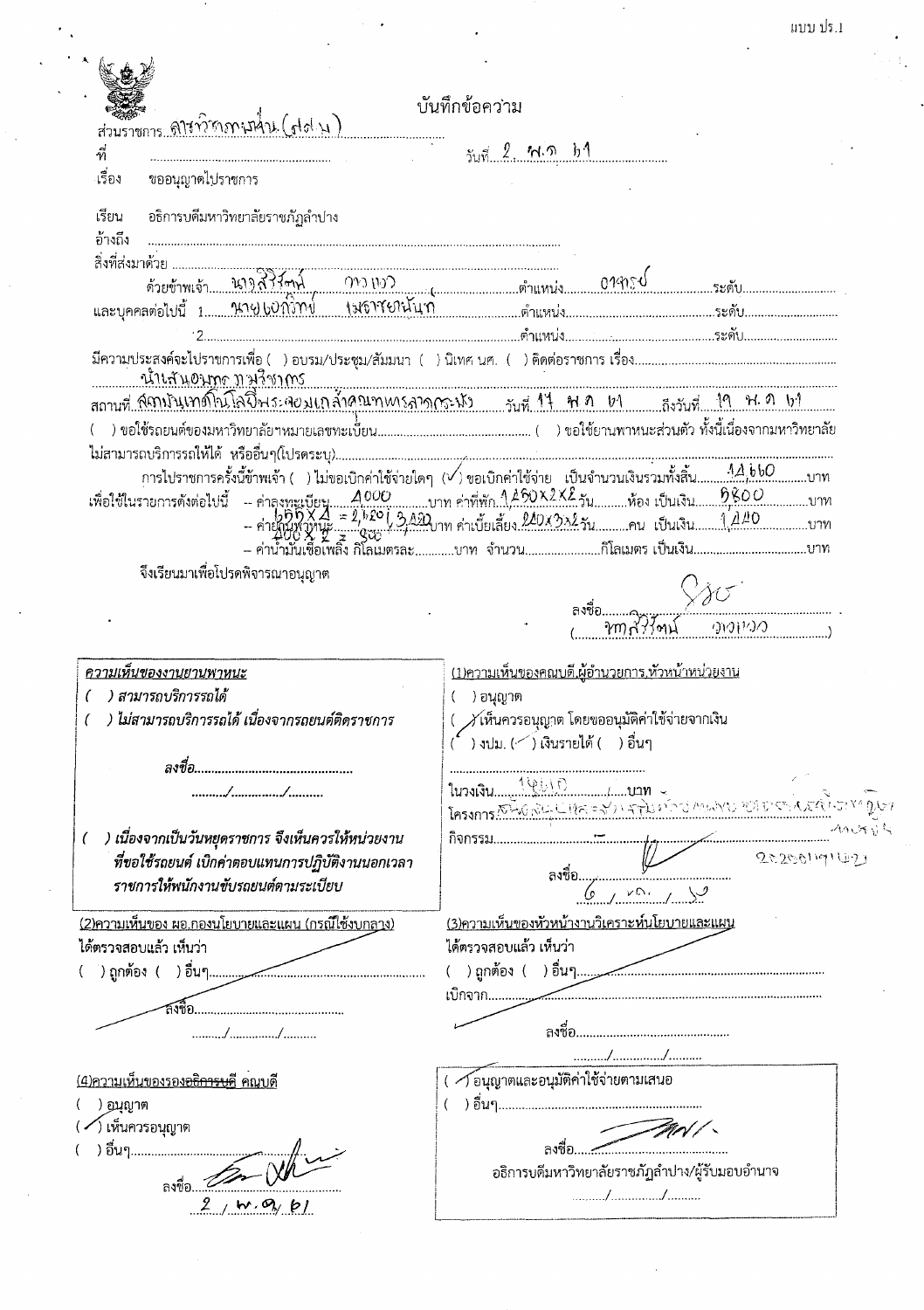

ที่ ศุธ 0524 29/441

คณะศิลปศาสตร์ สถาบันเทคโนโลยีพระจอมเกล้าเจ้าคุณทหารลาดกระบัง เลขที่ 1 ซอยฉลองกรุง 1 แขวงลาดกระบัง เขตลาดกระบัง กรุงเทพฯ 10520

22 มีนาคม 2561

เรื่อง ขอแจ้งผลการพิจารณาบทคัดย่อ

้อาจารย์สิริรัตน์ วาวแวว และ อาจารย์เอกวิทย์ เมธาชยานันท์ เรียน

ตามที่ท่านได้เสนอบทคัดย่อเพื่อเข้าร่วมนำเสนอในการประชุมวิชาการระดับชาติทาง ่ ศิลปศาสตร์ประยุกต์ ครั้งที่ 7 นั้น บัดนี้ คณะกรรมการฝ่ายวิชาการได้ประชุมสรุปผลการพิจารณาบทคัดย่อ ้เรียบร้อยแล้ว ขอเรียนให้ท่านทราบว่า บทความเรื่อง *"การสร้างสื่อแอนิเมชั่น ลำปางเมืองต้องห้ามพลาด* ้ เมืองที่ไม่หมุนตามกาลเวลา ฉบับภาษาจีน" ของ อาจารย์สิริรัตน์ วาวแวว และ อาจารย์เอกวิทย์ ี **เมธาชยานันท์** สอดคล้องกับขอบเขตของการประชุมวิชาการระดับชาติทางศิลปศาสตร์ประยุกต์ ครั้งที่ 7 ้จึงขอให้ท่านจัดเตรียมบทความฉบับสมบูรณ์ส่งภายในวันศุกร์ที่ 6 เมษายน 2561 ทั้งนี้ให้ท่านปฏิบัติตาม รูปแบบและเงื่อนไขที่กำหนด

- 1. บทความที่ส่งเข้าร่วมนำเสนอจะต้องเป็นเรื่องที่ไม่เคยตีพิมพ์เผยแพร่ที่ใดมาก่อน
- 2. บทความฉบับสมบูรณ์ (Full paper) มีความยาวไม่เกิน 8 หน้ากระดาษ A4 (รวมบทคัดย่อภาษาไทย และภาษาอังกฤษ) ประกอบด้วย
	- 2.1 บทคัดย่อ (ทั้งภาษาไทย และภาษาอังกฤษ) จำนวน 250 คำ
	- 2.2 บทความฉบับสมบูรณ์พร้อมบรรณานุกรม (มีรูปแบบตามที่กำหนด)
- ่ 3. ประวัติผู้นำเสนอผลงาน ประกอบด้วย ชื่อ-นามสกุล ตำแหน่ง และสถานที่ทำงาน (มีรูปแบบตามที่กำหนด)

\* คณะกรรมการขอสงวนสิทธิ์ปฏิเสธบทความที่ผู้นำเสนอไม่ได้ปฏิบัติตามเงื่อนไขที่กำหนดไว้นี้

ขอแสดงความนับถือ

(รองศาสตราจารย์ ดร.จิราภา วิทยาภิรักษ์) คณบดีคณะศิลปศาสตร์ ประธานกรรมการโครงการ

สำนักงานคณบดีคณะศิลปศาสตร์ โทรศัพท์/โทรสาร 0-2329-8445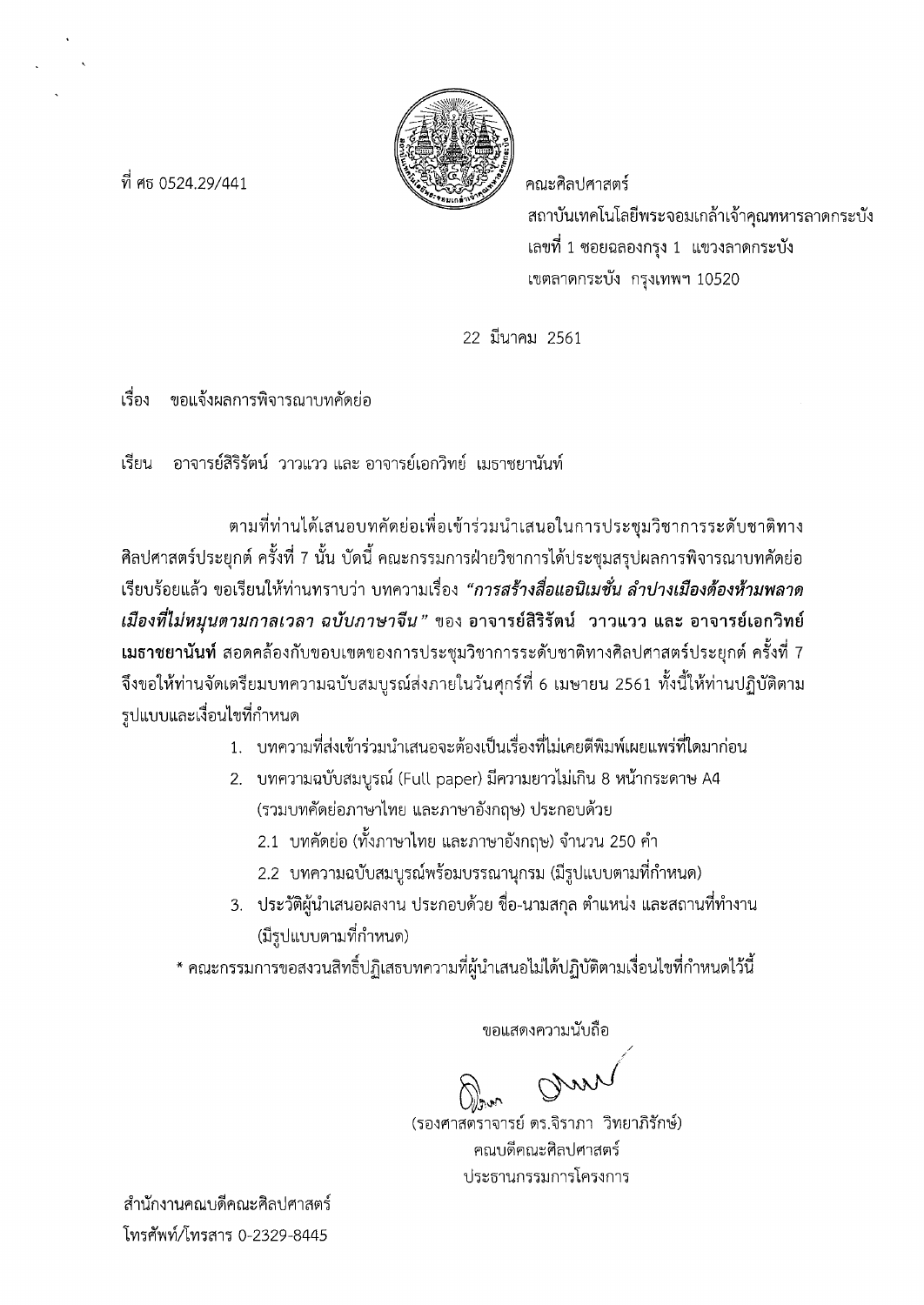แบบลงทะเบียนการประชุมวิชาการระดับชาติทางศิลปศาสตร์ประยุกต์ ครั้งที่ 7 (The 7<sup>th</sup> National Conference on Applied Liberal Arts: NCAA 2018) หัวข้อ Liberal Arts for All วันศุกร์ที่ 18 พฤษภาคม 2561 ณ สถาบันเทคโนโลยีพระจอมแกล้าเจ้าคุณทหารลาดกระบัง ข้อมูลผู้ลงทะเบียน กรุณากรอกข้อมูลให้ครบถ้วน (ทำเครื่องหมาย ⊠์ หน้าตัวเลือก (กรุณาเขียนตัวบรรจงหรือพิมพ์) ⊠้ ผู้นำเสนอ □ ผู้เข้าร่วมฟังการนำเสนอ ประเภทของผู้ลงทะเบียน  $337 - 5$ ชื่อ - นามสกุล (ภาษาไทย) (นาย/นาง)นางสาว) :\_\_  $-21.202$ ชื่อ - นามสกุล (ภาษาอังกฤษ) (Mr. $\chi$ Mrs $)$ /Miss) :  $\_$  $\sqrt{\text{SITRART}}$ WAOWAFW หน่วยงาน : มหางิทยาลัยราชภัๅล์กปา ตำแหน่ง : 079151

ที่อยู่ที่ติดต่อได้ : 119 ม.9 พ. โมเฯ ∂. ]\$่ั่ $c$ ) 9. ฉับงา รหัสไปรษณีย์ :  $52100$  $\mathbb{Q}(\mathcal{W})$ ไท∀ จังหวัด ประเทศ เบอร์โทรศัพท์ที่ทำงาน 054234399 ต่อ 2012 โทรสาร 054-316154 อีเมล์: 21/4-nook chotmail com โทรศัพท์มือถือ 083-8635153

### ี ข้อมูลสำหรับการออกใบเสร็จรับเงิน (กรุณาเขียนตัวบรรจง ชัดเจน เพื่อความถูกต้องในการออกใบเสร็จรับเงิน)

| ชื่อบคคล               | หองสัสหม                  | OM3O |                  |           |        |  |
|------------------------|---------------------------|------|------------------|-----------|--------|--|
| ชื่อหน่วยงาน           | งเนาวิทยาลัยราชภัตุล้าฝาว |      |                  |           |        |  |
| ที่อยู่ : เลขที่   119 | น. ๆ                      | ถนน  | ี : ทมท - พป์เค้ | ตำบล/แขวง | ir IGY |  |
| อำเภอ/เขต              | y<br>W                    |      | จังหวัด          | ิกาปา     |        |  |

#### ข้อมูลการลงทะเบียน (ค่าลงทะเบียนนี้ รวมเอกสารประกอบการประชุม อาหารกลางวัน อาหารว่างและเครื่องดื่ม) กรณีลงทะเบียนหน้างาน คิดค่าลง**ทะ**เบียนทุกประเภทเพิ่**ม**เติม 500 บาท  $\overline{\phantom{a}}$

| เสนอผลงาน                                                                          |                                                                |  |  |  |
|------------------------------------------------------------------------------------|----------------------------------------------------------------|--|--|--|
| M บุคคลทั่วไป                                                                      | 2,500 บาท                                                      |  |  |  |
| $\Box$ นักศึกษาและบุคลากร MOU*                                                     | 2,000 บาท                                                      |  |  |  |
| เข้าร่วมฟังการนำเสนอผลงาน                                                          |                                                                |  |  |  |
| $\square$ บุคคลทั่วไป                                                              | 1,500 บาท                                                      |  |  |  |
| $\Box$ นักศึกษาและบุคลากร MOU*                                                     | 1,200 บาท                                                      |  |  |  |
| หมายเหตุ : * คณะศิลปศาสตร์ มจธ., คณะศิลปศาสตร์ประยุกต์ มจพ., คณะศิลปศาสตร์ สจล.    |                                                                |  |  |  |
| ิ <b>สิทธิพิเศษ</b> ลด 50 % สำหรับผู้ที่ประสงค์นำเสนอผลงานเรื่องที่ 2              |                                                                |  |  |  |
| ี จำนวนผลงานที่นำเสนอ <sup>1</sup> เรื่อง รวมค่าลงทะเบียน                          | บาท                                                            |  |  |  |
| ์ ข้อมูลการชำระเงินค่าลง <b>หะ</b> เบียน                                           |                                                                |  |  |  |
| ธนาคารกรุงไทย   สาขาเทคโนโลยีพระจอมเกล้าฯ ลาดกระบัง ปร <b>ะเภทบัญ</b> ชี ออมทรัพย์ |                                                                |  |  |  |
| ชื่อบัญชี NCAA2017 เลขที่ 693-0-26594-2                                            |                                                                |  |  |  |
|                                                                                    | โปรดส่งแบบฟอร์มลงทะเบียนพร้อมหลักฐานการชำระเงิน                |  |  |  |
| มายัง ฝ่ายลงทะเบียนทางอีเมล ncaa2018kmitl@gmail.com หรือทางโทรสาร 0-2329-8445      |                                                                |  |  |  |
|                                                                                    | ้กายใบวันที่ 4 พฤษภาคม 2561 (วันสดท้ายของการลงทะเบียนล่วงหน้า) |  |  |  |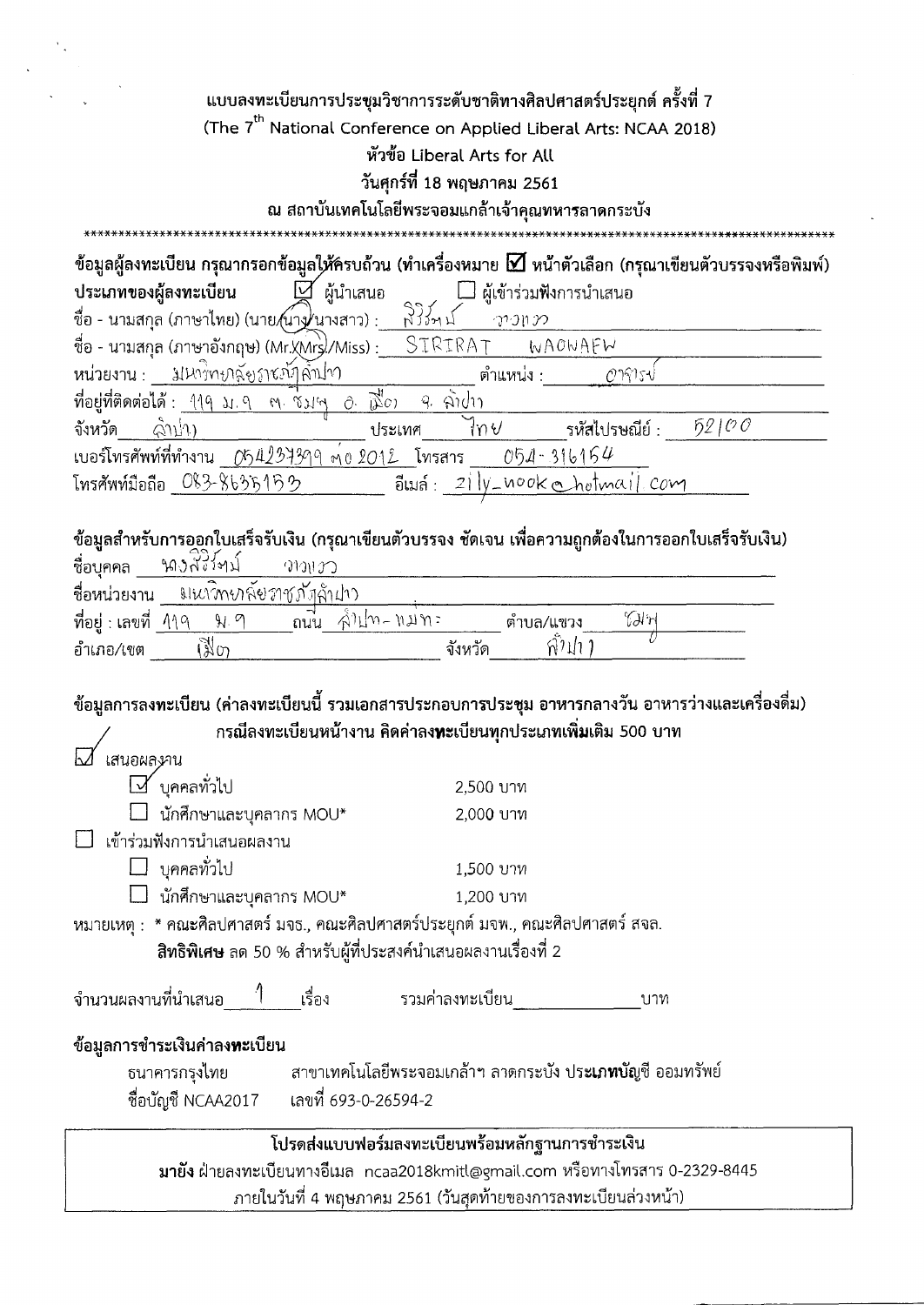| แบบลงทะเบียนการประชุมวิชาการระดับชาติทางศิลปศาสตร์ประยุกต์ ครั้งที่ 7<br>(The 7 <sup>th</sup> National Conference on Applied Liberal Arts: NCAA 2018) | หัวข้อ Liberal Arts for All<br>วันศุกร์ที่ 18 พฤษภาคม 2561<br>ณ สถาบันเทคโนโลยีพระจ <b>อม</b> แกล้าเจ้าคุณทหารลาดกระบัง |                                     |                |       |  |
|-------------------------------------------------------------------------------------------------------------------------------------------------------|-------------------------------------------------------------------------------------------------------------------------|-------------------------------------|----------------|-------|--|
| ข้อมูลผู้ลงทะเบียน กรุณากรอกข้อมูลให้ครบถ้วน (ทำเครื่องหมาย $\bm{\boxdot}$ หน้าตัวเลือก (กรุณาเขียนตัวบรรจงหรือพิมพ์)                                 |                                                                                                                         |                                     |                |       |  |
| ประเภทของผู้ลงทะเบียน<br>∟่⊔ ผู้นำเสนอ                                                                                                                |                                                                                                                         | $\boxtimes$ ผู้เข้าร่วมฟังการนำเสนอ |                |       |  |
| ชื้อ - นามสกุส (ภาษาไทย) (นาย) นาง/นางสาว) :                                                                                                          | wrnd                                                                                                                    | เปอาชุยนับท                         |                |       |  |
| ชื่อ - นามสกุล (ภาษาอังกฤษ) (Mr//Mrs./Miss) :                                                                                                         |                                                                                                                         | MF                                  |                |       |  |
| หน่วยงาน.:<br>มหาว์พบลัยราชภัฎลำปาว                                                                                                                   |                                                                                                                         | ตำแหน่ง :                           | 019155         |       |  |
| ที่อยู่ที่ติดต่อได้ :<br>ୀ\ ଦ<br>91.9<br>m. BM                                                                                                        | $0.$ $(i)$ o                                                                                                            |                                     |                |       |  |
| จังหวัด<br>จงปา                                                                                                                                       | ประเทศ                                                                                                                  | 7n4)                                | รหัสไปรษณีย์ : | 52100 |  |

เบอร์โทรศัพท์ที่ทำงาน 054234399 ที่0 2012 โทรสาร 054 - 31b154

# ข้อมูลสำหรับการออกใบเสร็จรับเงิน (กรุณาเขียนตัวบ**รร**จง ชัดเจน เพื่อความถูกต้องในการออกใบเสร็จรับเงิน)

| ชื่อบคคล         | นายเขกาท⊀โ |                            | เม6างยานั่วเท                                                                                                   |            |                              |  |
|------------------|------------|----------------------------|-----------------------------------------------------------------------------------------------------------------|------------|------------------------------|--|
| ชื่อหน่วยงาน     |            | มwwmvลัยภหลับสัญ <i>กา</i> |                                                                                                                 |            |                              |  |
| ที่อยู่ : เลขที่ |            | ถนน                        | $\mathcal{A}$ $\mathcal{M}$ $\mathcal{M}$ $\mathcal{M}$ $\mathcal{M}$ $\mathcal{M}$ $\mathcal{M}$ $\mathcal{M}$ | ้ตำบล/แขวง | $\mathfrak{h}(\mathfrak{g})$ |  |
| อำเภอ/เขต        | 71 O J     |                            | จังหวัด                                                                                                         | ิคาµท      |                              |  |

## ข้อมูลการลงทะเบียน (ค่าลงทะเบียนนี้ รวมเอกสารประกอบการประชุม อาหารกลางวัน อาหารว่างและเครื่องดื่ม) ิกรณีลงทะเบียนหน้างาน คิดค่าลงทะเบียนทุกประเภทเพิ่มเติม 500 บาท

| เสนอผลงาน                                                                                                                              |             |  |  |
|----------------------------------------------------------------------------------------------------------------------------------------|-------------|--|--|
| บุคคลทั่วไป                                                                                                                            | 2,500 บาท   |  |  |
| .               นักศึกษาและบุคลากร MOU*<br>เข้าร่วมฟังการนำเสนอผลงาน                                                                   | 2,000 บาท   |  |  |
|                                                                                                                                        |             |  |  |
| <b>∐ั</b> บุคคลทั่วไป                                                                                                                  | 1,500 นาท   |  |  |
| $\Box$ นักศึกษาและบุคลากร MOU*                                                                                                         | $1,200$ บาท |  |  |
| หมายเหตุ : * คณะศิลปศาสตร์ มจธ., คณะศิล <mark>ปศาส</mark> ตร์ประยุกต์ มจพ., คณะศิลปศาสตร์ สจล.                                         |             |  |  |
| สิทธิพิเศษ ลด 50 % สำหรับผู้ที่ประสงค์นำเสนอผลงานเรื่องที่ 2                                                                           |             |  |  |
| จำนวนผลงานที่นำเสนอ เรื่อง รวมค่าลงทะเบียน                                                                                             | บาท         |  |  |
| ข้อมูลการชำระเงินค่าลงทะเบียน                                                                                                          |             |  |  |
| ธนาคารกรุงไทย               สาขาเทคโนโลยีพระจอมเกล้าฯ ลาดกระบัง ประเภทบัญชี ออมทรัพย์<br>ชื่อบัญชี NCAA2017       เลขที่ 693-0-26594-2 |             |  |  |
|                                                                                                                                        |             |  |  |
| โปรดส่งแบบฟอร์มลงทะเบียนพร้อมหลักฐานการชำระเงิน                                                                                        |             |  |  |
| มายัง ฝ่ายลงทะเบียนทางอีเมล ncaa2018kmitl@gmail.com หรือทางโทรสาร 0-2329-8445                                                          |             |  |  |
| ภายในวันที่ 4 พฤษภาคม 2561 (วันสุดท้ายของการลงทะเบียนล่วงหน้า)                                                                         |             |  |  |